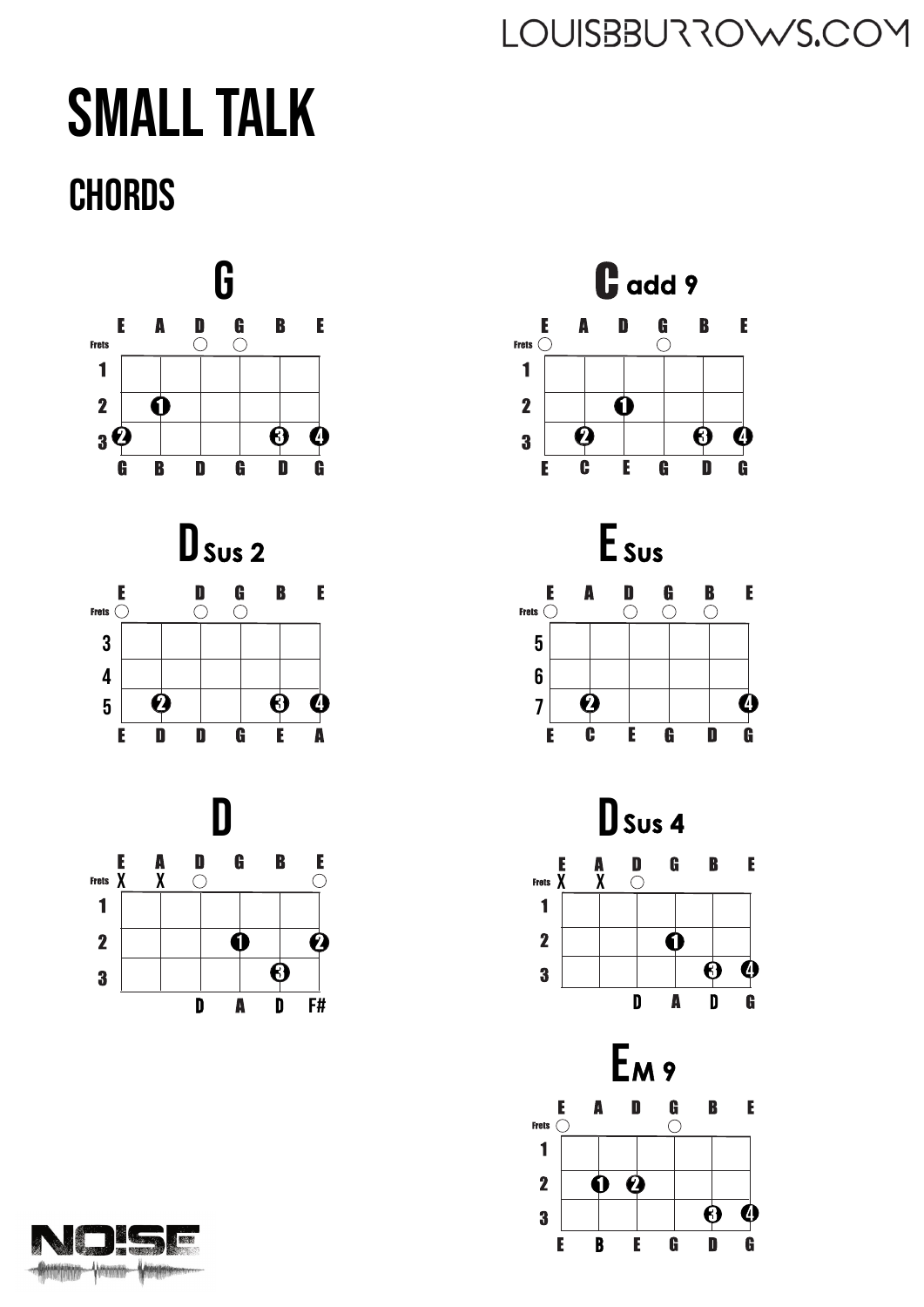## SMALL TALK Picking pattern

Her gaze is fized upon mine, looking for something lost to time All I know is how I feel right now, that aint good enough… G G Cadd9 Cadd9



The picking pattern above is a suggestion for how to approach this song.

The green blob is your thumb and the blue your index finger.

Keep in mind that your picking pattern should still remain fairly loose and free. You want to keep a bouncy rhythm as you alternate over to the strumming pattern.

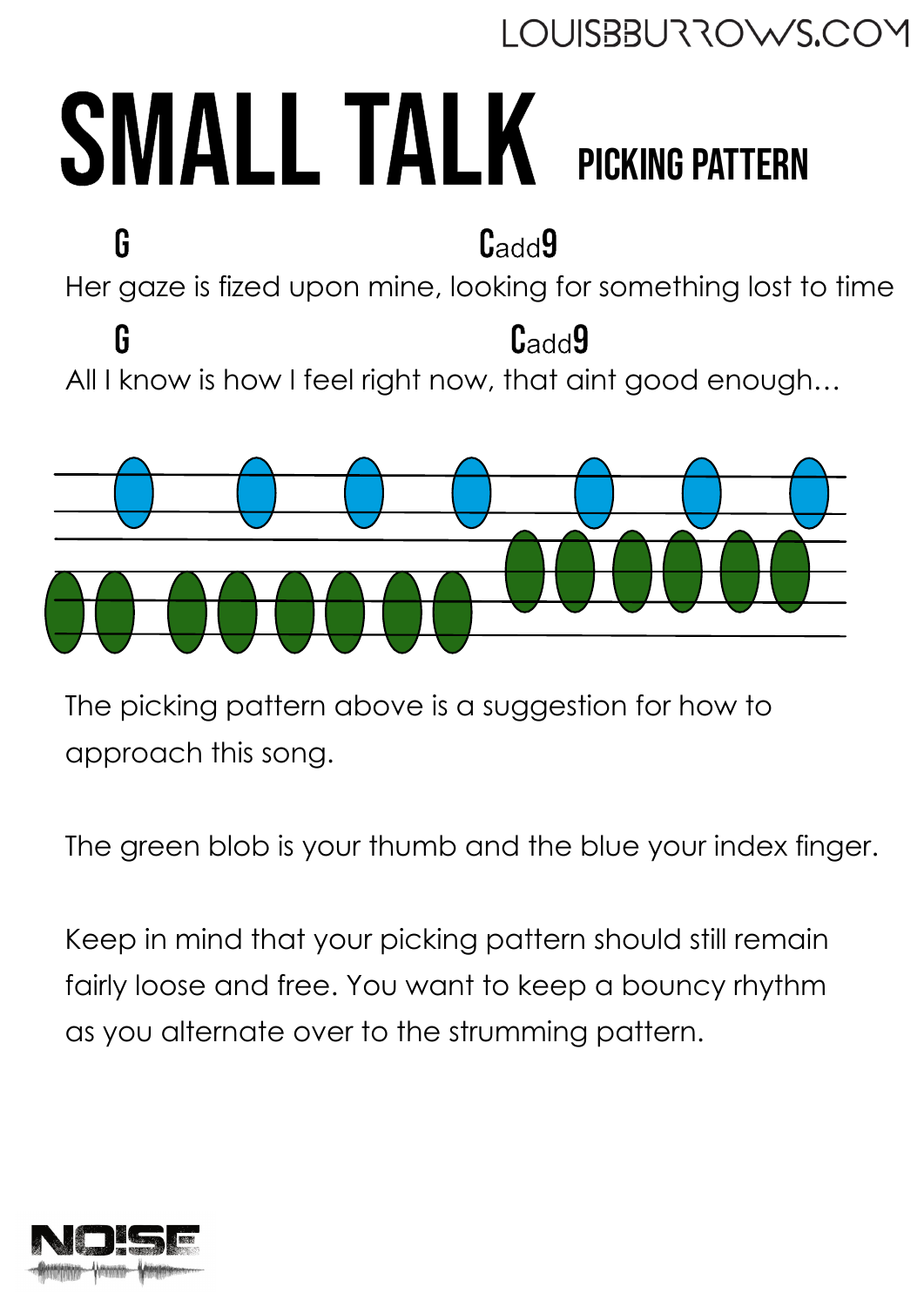# **SMALL TALK**

(Intro and verses alternate picked and hammer on and pull offs –

chorus and breakdown Strummed)

**Standard tuning**

**Intro** – [G Cadd9 x2] **Verse** – [G Cadd9 x4] Her gaze is fixed upon mine Looking for something lost to Ĝme All I know is how I feel right now That just ain't good enough, somehow

**Chorus** – [Cadd9 progression (Cadd9, remove 2<sup>nd</sup> fret finger and move to 5<sup>th</sup> fret, remove 5<sup>th</sup> fret finger and move to  $7<sup>th</sup>$  fret, move back to  $5<sup>th</sup>$  fret, Repeat)] x2

She said;

Find yourself some trusty chords

Take these hollow words back home

Just find something to say

#### **Verse** – [G Cadd9 x4]

Would it be easier to forget Spend my day living in regret Nothing seems right, right now That just ain't good enough, somehow